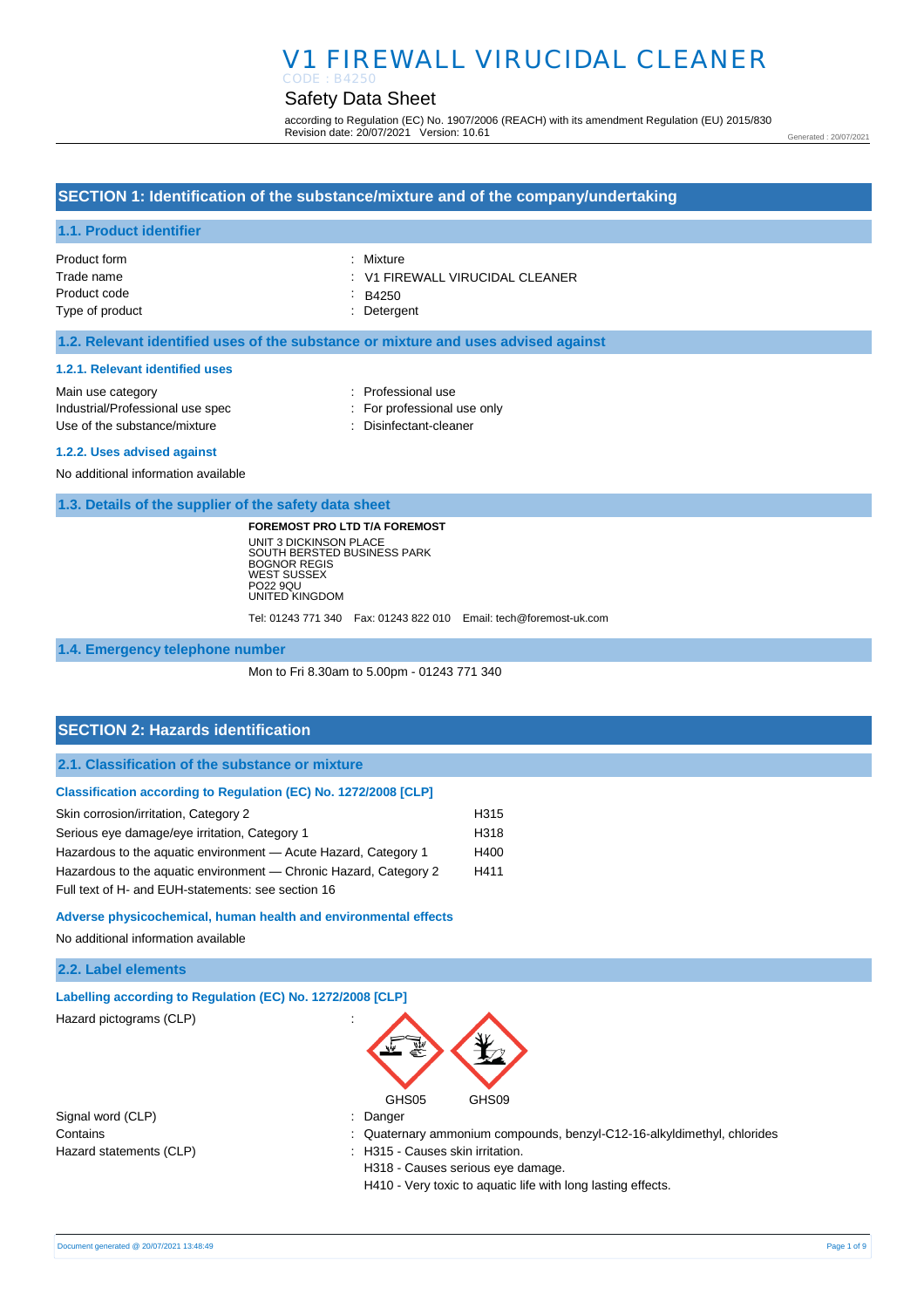according to Regulation (EC) No. 1907/2006 (REACH) with its amendment Regulation (EU) 2015/830

| Precautionary statements (CLP) | : P264 - Wash hands thoroughly after handling.                                       |
|--------------------------------|--------------------------------------------------------------------------------------|
|                                | P273 - Avoid release to the environment.                                             |
|                                | P280 - Wear eye protection, protective gloves.                                       |
|                                | P302+P352 - IF ON SKIN: Wash with plenty of soap and water.                          |
|                                | P305+P351+P338 - IF IN EYES: Rinse cautiously with water for several minutes. Remove |
|                                | contact lenses, if present and easy to do. Continue rinsing.                         |
|                                | P315 - Get immediate medical advice/attention.                                       |
|                                | P362+P364 - Take off contaminated clothing and wash it before reuse.                 |
|                                | P391 - Collect spillage.                                                             |
|                                |                                                                                      |

## **2.3. Other hazards**

No additional information available

## **SECTION 3: Composition/information on ingredients**

### **3.1. Substances**

## Not applicable

### **3.2. Mixtures**

| <b>Name</b>                                                               | <b>Product identifier</b>                                                  | $\frac{9}{6}$ | <b>Classification according to</b><br><b>Regulation (EC) No. 1272/2008</b><br><b>[CLP]</b>                                            |
|---------------------------------------------------------------------------|----------------------------------------------------------------------------|---------------|---------------------------------------------------------------------------------------------------------------------------------------|
| Quaternary ammonium compounds, benzyl-C12-16-<br>alkyldimethyl, chlorides | CAS-No.: 68424-85-1<br>EC-No.: 270-325-2<br>REACH-no: 01-2119965180-<br>41 | $1 - 5$       | Acute Tox. 4 (Oral), H302<br>Skin Corr. 1B, H314<br>Eye Dam. 1, H318<br>Aquatic Acute 1, H400 (M=10)<br>Aquatic Chronic 1, H410 (M=1) |
| Alcohol Alkoxylate                                                        | CAS-No.: 166736-08-9<br>REACH-no: Exempt/Polymer                           | $1 - 5$       | Acute Tox. 4 (Oral), H302<br>Eye Dam. 1, H318                                                                                         |

| <b>Specific concentration limits:</b> |                                                  |                                                                          |
|---------------------------------------|--------------------------------------------------|--------------------------------------------------------------------------|
| <b>Name</b>                           | <b>Product identifier</b>                        | <b>Specific concentration limits</b>                                     |
| Alcohol Alkoxylate                    | CAS-No.: 166736-08-9<br>REACH-no: Exempt/Polymer | $(1 < C \le 10)$ Eye Irrit. 2, H319<br>$(10 < C < 100)$ Eye Dam. 1, H318 |

Full text of H- and EUH-statements: see section 16

| <b>SECTION 4: First aid measures</b>                                                                                                               |                                                                                                                                                                                                                                                                                                                                                                   |
|----------------------------------------------------------------------------------------------------------------------------------------------------|-------------------------------------------------------------------------------------------------------------------------------------------------------------------------------------------------------------------------------------------------------------------------------------------------------------------------------------------------------------------|
| 4.1. Description of first aid measures                                                                                                             |                                                                                                                                                                                                                                                                                                                                                                   |
| First-aid measures general<br>First-aid measures after inhalation<br>First-aid measures after skin contact<br>First-aid measures after eye contact | : Get medical advice/attention if you feel unwell.<br>: Remove person to fresh air and keep comfortable for breathing.<br>: Wash skin with plenty of water.<br>: IF IN EYES: Rinse cautiously with water for several minutes. Remove contact lenses, if<br>present and easy to do. Continue rinsing. If eye irritation persists: Get medical<br>advice/attention. |
| First-aid measures after ingestion<br>4.2. Most important symptoms and effects, both acute and delayed                                             | : Do NOT induce vomiting. Rinse mouth. Drink plenty of water. Get medical advice/attention.                                                                                                                                                                                                                                                                       |
| Symptoms/effects after inhalation<br>Symptoms/effects after skin contact<br>Symptoms/effects after eye contact<br>Symptoms/effects after ingestion | : May cause respiratory irritation.<br>: Causes skin irritation.<br>: Causes serious eye damage.<br>: May cause gastrointestinal irritation, nausea, vomiting and diarrhoea.                                                                                                                                                                                      |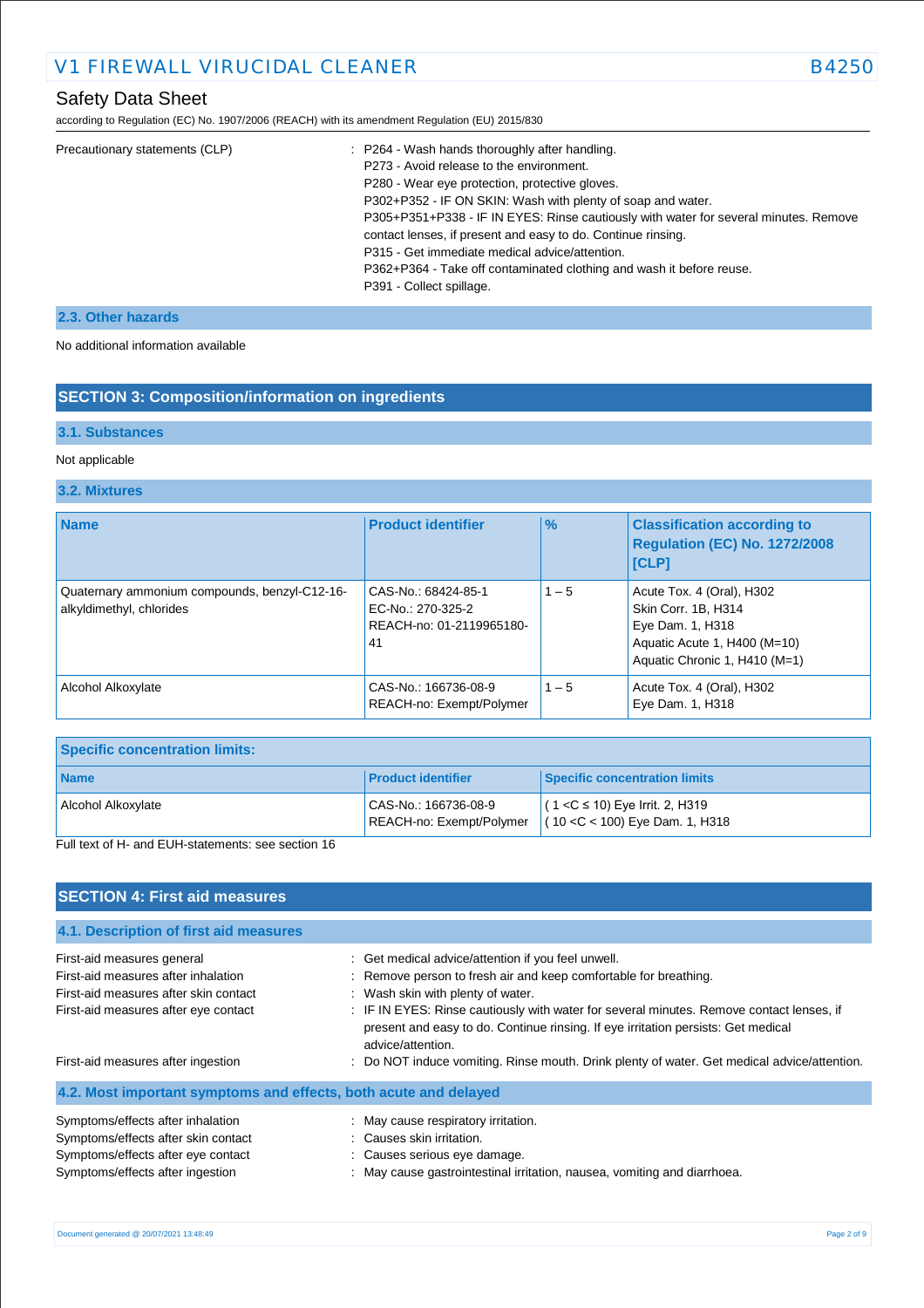## Safety Data Sheet

according to Regulation (EC) No. 1907/2006 (REACH) with its amendment Regulation (EU) 2015/830

**4.3. Indication of any immediate medical attention and special treatment needed**

Treat symptomatically.

| <b>SECTION 5: Firefighting measures</b>                                  |                                                |
|--------------------------------------------------------------------------|------------------------------------------------|
| 5.1. Extinguishing media                                                 |                                                |
| Suitable extinguishing media                                             | : Carbon dioxide. Dry powder. Foam.            |
| 5.2. Special hazards arising from the substance or mixture               |                                                |
| No additional information available                                      |                                                |
| 5.3. Advice for firefighters                                             |                                                |
| No additional information available                                      |                                                |
|                                                                          |                                                |
| <b>SECTION 6: Accidental release measures</b>                            |                                                |
| 6.1. Personal precautions, protective equipment and emergency procedures |                                                |
| 6.1.1. For non-emergency personnel                                       |                                                |
| Emergency procedures                                                     | Evacuate unnecessary personnel.                |
| 6.1.2. For emergency responders                                          |                                                |
| Protective equipment                                                     | Use personal protective equipment as required. |
| <b>6.2. Environmental precautions</b>                                    |                                                |

Avoid release to the environment.

| 6.3. Methods and material for containment and cleaning up |                                                                                                                    |  |
|-----------------------------------------------------------|--------------------------------------------------------------------------------------------------------------------|--|
| For containment<br>Methods for cleaning up                | : Collect spillage.<br>: Soak up spills with inert solids, such as clay or diatomaceous earth as soon as possible. |  |
| 6.4. Reference to other sections                          |                                                                                                                    |  |

For further information refer to section 8: "Exposure controls/personal protection". For further information refer to section 13.

| <b>SECTION 7: Handling and storage</b>                                                                 |                                                                                                                                                                                                   |  |
|--------------------------------------------------------------------------------------------------------|---------------------------------------------------------------------------------------------------------------------------------------------------------------------------------------------------|--|
| 7.1. Precautions for safe handling                                                                     |                                                                                                                                                                                                   |  |
| Precautions for safe handling<br>Hygiene measures                                                      | : Avoid contact with skin and eyes.<br>Do not eat, drink or smoke when using this product.                                                                                                        |  |
| 7.2. Conditions for safe storage, including any incompatibilities                                      |                                                                                                                                                                                                   |  |
| <b>Technical measures</b><br>Storage conditions<br>Incompatible products<br>Special rules on packaging | Does not require any specific or particular technical measures.<br>: Keep container closed when not in use.<br>Oxidizing agent. Strong acids. Strong bases.<br>: Keep only in original container. |  |
| 7.3. Specific end use(s)                                                                               |                                                                                                                                                                                                   |  |

No additional information available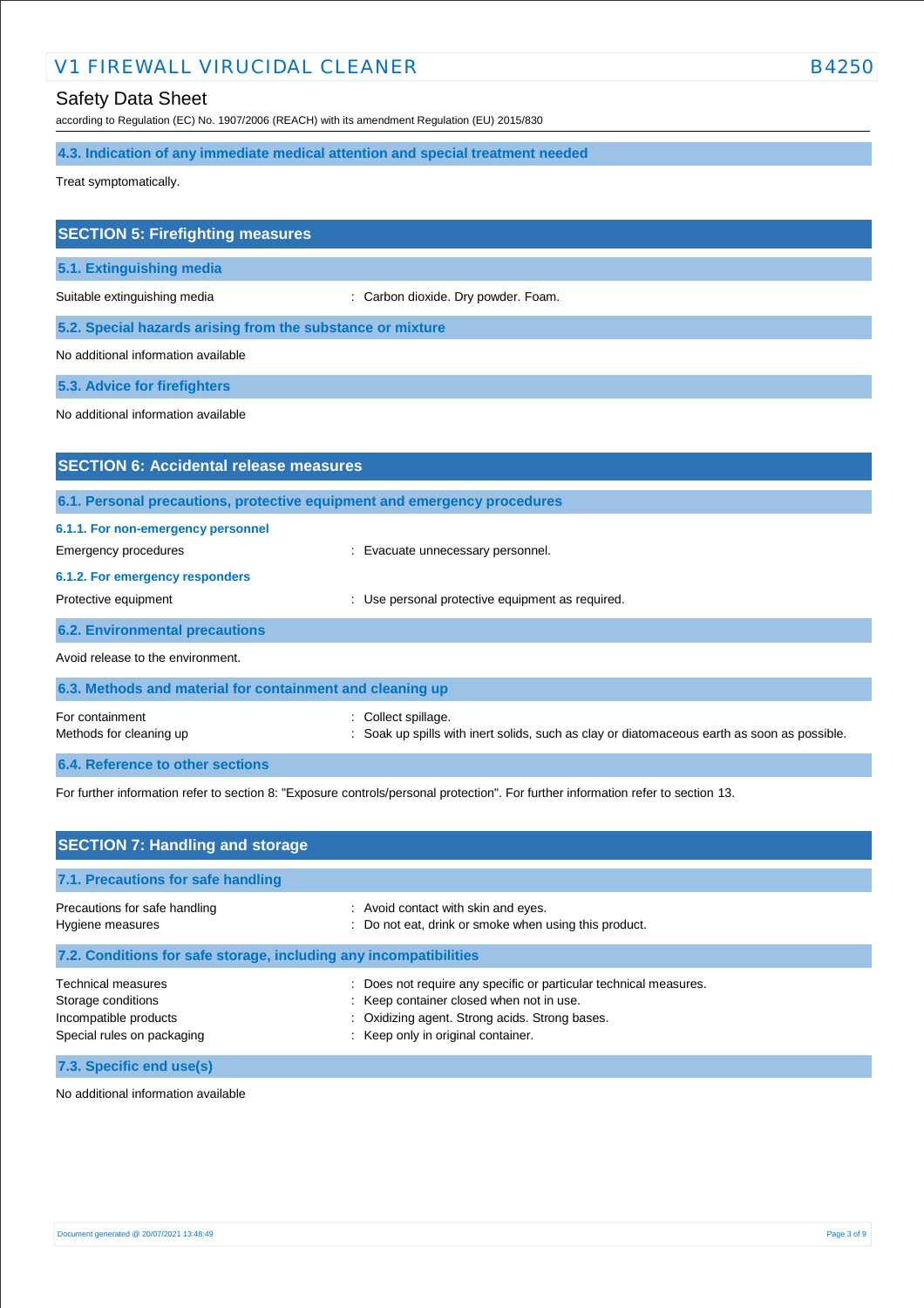## Safety Data Sheet

according to Regulation (EC) No. 1907/2006 (REACH) with its amendment Regulation (EU) 2015/830

### **SECTION 8: Exposure controls/personal protection**

#### **8.1. Control parameters**

**8.1.1 National occupational exposure and biological limit values**

No additional information available

**8.1.2. Recommended monitoring procedures**

No additional information available

### **8.1.3. Air contaminants formed**

No additional information available

#### **8.1.4. DNEL and PNEC**

No additional information available

#### **8.1.5. Control banding**

No additional information available

**8.2. Exposure controls**

### **8.2.1. Appropriate engineering controls**

No additional information available

### **8.2.2. Personal protection equipment**

#### **Personal protective equipment symbol(s):**



#### **8.2.2.1. Eye and face protection**

**Eye protection:** Safety glasses. EN 166

#### **8.2.2.2. Skin protection**

**Skin and body protection:** Not required for normal conditions of use

#### **Hand protection:**

Chemical resistant gloves (according to European standard EN 374 or equivalent). Nitrile rubber gloves

### **Other skin protection**

**Materials for protective clothing:** Not required for normal conditions of use

#### **8.2.2.3. Respiratory protection**

No additional information available

#### **8.2.2.4. Thermal hazards**

No additional information available

#### **8.2.3. Environmental exposure controls**

No additional information available

| <b>SECTION 9: Physical and chemical properties</b>         |  |
|------------------------------------------------------------|--|
| 9.1. Information on basic physical and chemical properties |  |

| <b>Physical state</b> | : Liquid    |
|-----------------------|-------------|
| Appearance            | : Liquid.   |
| Colour                | $:$ Purple. |

Document generated @ 20/07/2021 13:48:49 Page 4 of 9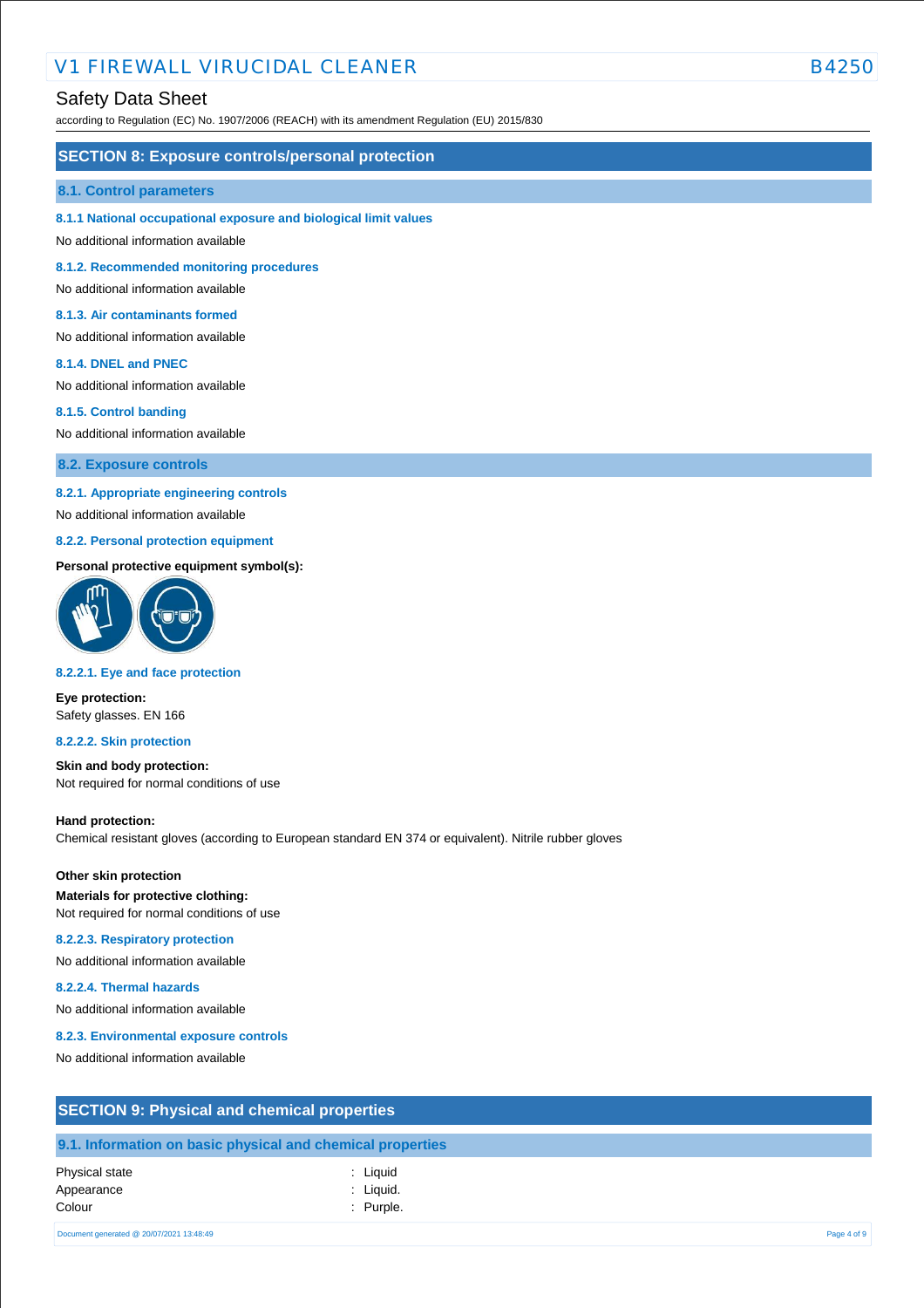## Safety Data Sheet

according to Regulation (EC) No. 1907/2006 (REACH) with its amendment Regulation (EU) 2015/830

| Odour threshold<br>No data available<br>10<br>рH<br>Relative evaporation rate (butylacetate=1)<br>No data available<br>No data available<br>Melting point<br>Freezing point<br>No data available<br>$\geq 100$ °C<br>Boiling point<br>No data available<br>Flash point<br>No data available<br>Auto-ignition temperature<br>No data available<br>Decomposition temperature<br>No data available<br>Flammability (solid, gas)<br>No data available<br>Vapour pressure |  |
|----------------------------------------------------------------------------------------------------------------------------------------------------------------------------------------------------------------------------------------------------------------------------------------------------------------------------------------------------------------------------------------------------------------------------------------------------------------------|--|
|                                                                                                                                                                                                                                                                                                                                                                                                                                                                      |  |
|                                                                                                                                                                                                                                                                                                                                                                                                                                                                      |  |
|                                                                                                                                                                                                                                                                                                                                                                                                                                                                      |  |
|                                                                                                                                                                                                                                                                                                                                                                                                                                                                      |  |
|                                                                                                                                                                                                                                                                                                                                                                                                                                                                      |  |
|                                                                                                                                                                                                                                                                                                                                                                                                                                                                      |  |
|                                                                                                                                                                                                                                                                                                                                                                                                                                                                      |  |
|                                                                                                                                                                                                                                                                                                                                                                                                                                                                      |  |
|                                                                                                                                                                                                                                                                                                                                                                                                                                                                      |  |
|                                                                                                                                                                                                                                                                                                                                                                                                                                                                      |  |
|                                                                                                                                                                                                                                                                                                                                                                                                                                                                      |  |
| No data available<br>Relative vapour density at 20 °C                                                                                                                                                                                                                                                                                                                                                                                                                |  |
| Relative density<br>1.036                                                                                                                                                                                                                                                                                                                                                                                                                                            |  |
| soluble in water.<br>Solubility                                                                                                                                                                                                                                                                                                                                                                                                                                      |  |
| No data available<br>Partition coefficient n-octanol/water (Log Pow)                                                                                                                                                                                                                                                                                                                                                                                                 |  |
| Viscosity, kinematic<br>No data available                                                                                                                                                                                                                                                                                                                                                                                                                            |  |
| Viscosity, dynamic<br>No data available                                                                                                                                                                                                                                                                                                                                                                                                                              |  |
| <b>Explosive properties</b><br>No data available                                                                                                                                                                                                                                                                                                                                                                                                                     |  |
| Oxidising properties<br>No data available                                                                                                                                                                                                                                                                                                                                                                                                                            |  |
| Explosive limits<br>No data available                                                                                                                                                                                                                                                                                                                                                                                                                                |  |

### **9.2. Other information**

No additional information available

## **SECTION 10: Stability and reactivity**

## **10.1. Reactivity**

The product is non-reactive under normal conditions of use, storage and transport.

#### **10.2. Chemical stability**

Stable under normal conditions of use.

**10.3. Possibility of hazardous reactions**

No dangerous reactions known under normal conditions of use.

**10.4. Conditions to avoid**

None under recommended storage and handling conditions (see section 7).

## **10.5. Incompatible materials**

None under normal use.

**10.6. Hazardous decomposition products**

Under normal conditions of storage and use, hazardous decomposition products should not be produced.

## **SECTION 11: Toxicological information**

| 11.1 Information on toxicological effects |                                        |
|-------------------------------------------|----------------------------------------|
| Acute toxicity (oral)                     | : Not classified                       |
| Acute toxicity (dermal)                   | : Not classified                       |
| Acute toxicity (inhalation)               | : Not classified                       |
| Skin corrosion/irritation                 | : Causes skin irritation.<br>pH: 10    |
| Serious eye damage/irritation             | : Causes serious eye damage.<br>pH: 10 |

Respiratory or skin sensitisation : Not classified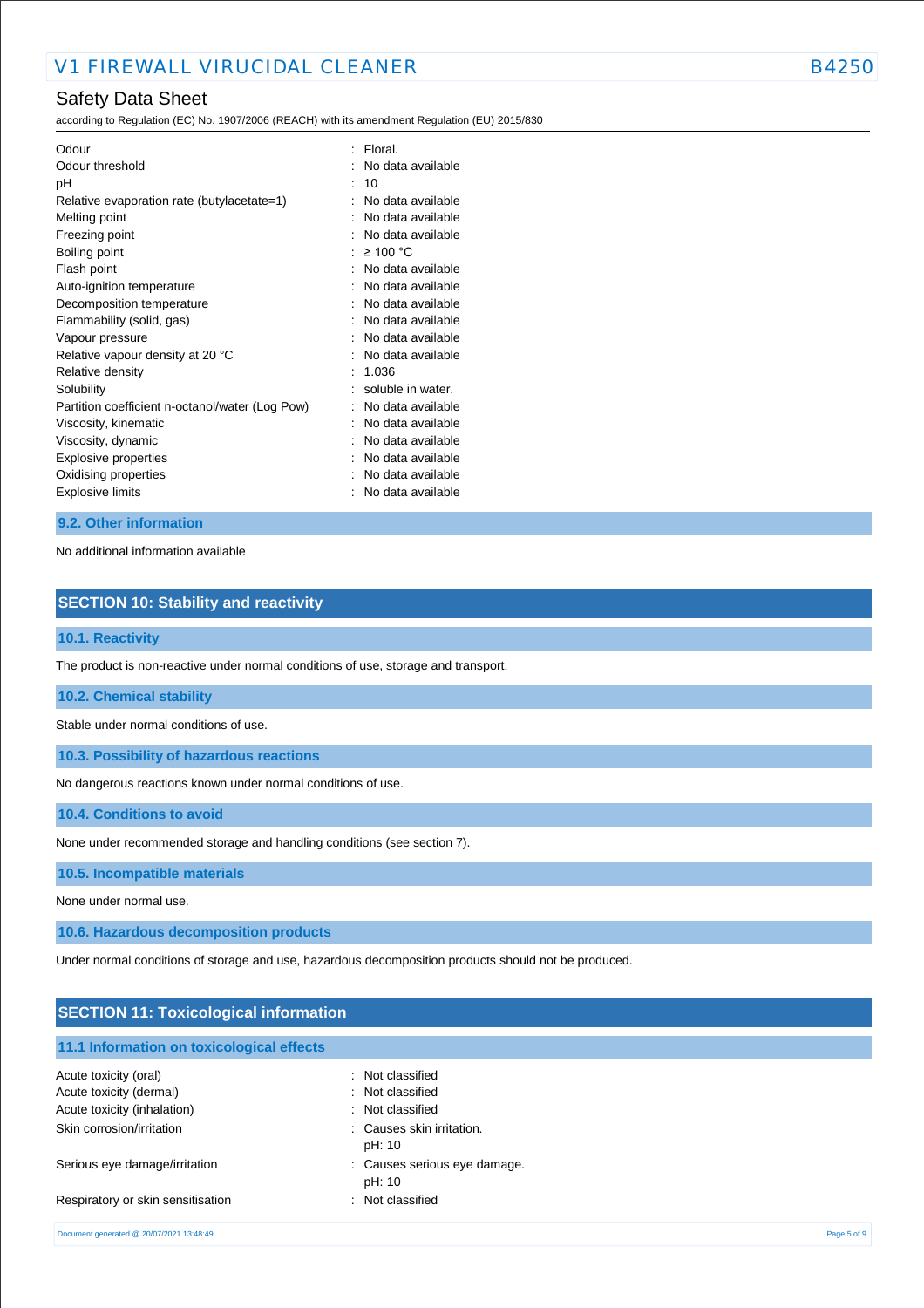## Safety Data Sheet

according to Regulation (EC) No. 1907/2006 (REACH) with its amendment Regulation (EU) 2015/830

| Germ cell mutagenicity | : Not classified |
|------------------------|------------------|
| Carcinogenicity        | : Not classified |
| Reproductive toxicity  | : Not classified |
| STOT-single exposure   | : Not classified |
| STOT-repeated exposure | : Not classified |
| Aspiration hazard      | : Not classified |

## **SECTION 12: Ecological information**

| 12.1. Toxicity                                                                                                 |                                                                                     |
|----------------------------------------------------------------------------------------------------------------|-------------------------------------------------------------------------------------|
| Hazardous to the aquatic environment, short-term<br>(acute)<br>Hazardous to the aquatic environment, long-term | : Very toxic to aquatic life.<br>: Toxic to aquatic life with long lasting effects. |
| (chronic)                                                                                                      |                                                                                     |
| Alcohol Alkoxylate (166736-08-9)                                                                               |                                                                                     |
| LC50 - Fish [1]                                                                                                | $10 - 100$ mg/l                                                                     |
| EC50 - Crustacea [1]                                                                                           | $10 - 100$ mg/l                                                                     |
| ErC50 other aquatic plants                                                                                     | $10 - 100$ mg/l                                                                     |
| 12.2. Persistence and degradability                                                                            |                                                                                     |
| No additional information available                                                                            |                                                                                     |
| 12.3. Bioaccumulative potential                                                                                |                                                                                     |
| No additional information available                                                                            |                                                                                     |
| 12.4. Mobility in soil                                                                                         |                                                                                     |
| No additional information available                                                                            |                                                                                     |

**12.5. Results of PBT and vPvB assessment**

No additional information available

**12.6. Other adverse effects**

No additional information available

## **SECTION 13: Disposal considerations**

## **13.1. Waste treatment methods**

No additional information available

# **SECTION 14: Transport information**

## In accordance with ADR / IMDG / IATA

| 14.1 UN number                |                                                       |
|-------------------------------|-------------------------------------------------------|
| UN-No. (ADR)                  | : UN 3082                                             |
| UN-No. (IMDG)                 | : UN 3082                                             |
| UN-No. (IATA)                 | : UN 3082                                             |
| 14.2. UN proper shipping name |                                                       |
| Proper Shipping Name (ADR)    | : ENVIRONMENTALLY HAZARDOUS SUBSTANCE, LIQUID, N.O.S. |
| Proper Shipping Name (IMDG)   | : ENVIRONMENTALLY HAZARDOUS SUBSTANCE, LIQUID, N.O.S. |
| Proper Shipping Name (IATA)   | : Environmentally hazardous substance, liquid, n.o.s. |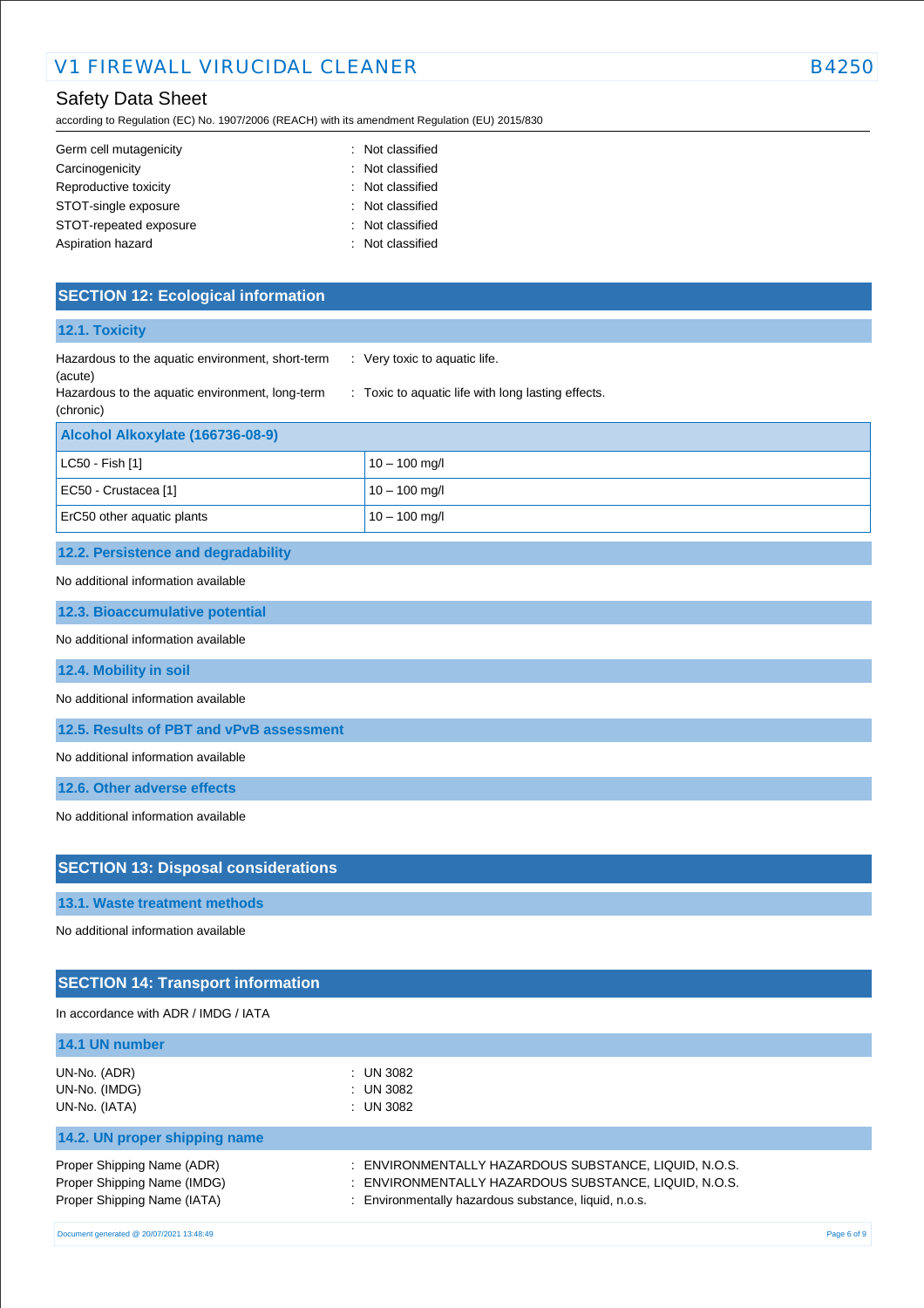## Safety Data Sheet

according to Regulation (EC) No. 1907/2006 (REACH) with its amendment Regulation (EU) 2015/830

| Transport document description (ADR)<br>Transport document description (IMDG)<br>Transport document description (IATA) | : UN 3082 ENVIRONMENTALLY HAZARDOUS SUBSTANCE, LIQUID, N.O.S.<br>(ALKYLDIMETHYLBENZYLAMMONIUM CHLORIDE), 9, III, (-)<br>: UN 3082 ENVIRONMENTALLY HAZARDOUS SUBSTANCE, LIQUID, N.O.S.<br>(ALKYLDIMETHYLBENZYLAMMONIUM CHLORIDE), 9, III<br>: UN 3082 Environmentally hazardous substance, liquid, n.o.s.<br>(ALKYLDIMETHYLBENZYLAMMONIUM CHLORIDE), 9, III |
|------------------------------------------------------------------------------------------------------------------------|------------------------------------------------------------------------------------------------------------------------------------------------------------------------------------------------------------------------------------------------------------------------------------------------------------------------------------------------------------|
| 14.3. Transport hazard class(es)                                                                                       |                                                                                                                                                                                                                                                                                                                                                            |

#### **ADR**

Transport hazard class(es) (ADR) : 9 Danger labels (ADR) : 9



### **IMDG**

Transport hazard class(es) (IMDG) : 9 Danger labels (IMDG)  $\qquad \qquad$  : 9



| IATA      |
|-----------|
| Transport |

 $\text{tr} \text{hazard class}(\text{es}) \text{ (IATA)}$  : 9 Danger labels (IATA) : 9



| 14.4. Packing group                                                      |                                                                                                                                                                                                                                                                            |
|--------------------------------------------------------------------------|----------------------------------------------------------------------------------------------------------------------------------------------------------------------------------------------------------------------------------------------------------------------------|
| Packing group (ADR)<br>Packing group (IMDG)<br>Packing group (IATA)      | $\therefore$ $\blacksquare$<br>$\therefore$ III<br>$\therefore$ $\blacksquare$                                                                                                                                                                                             |
| <b>14.5. Environmental hazards</b>                                       |                                                                                                                                                                                                                                                                            |
| Dangerous for the environment                                            | : Yes (Environmentally hazardous substances derogation applies (quantity of liquids $\leq 5$ litres<br>or net mass of solids $\leq$ 5 kg). The environmentally hazardous substance mark is therefore<br>not required, as stated in the ADR regulation, section 5.2.1.8.1.) |
| Marine pollutant                                                         | : Yes (IMDG 5.2.1.6.1 derogation applies (quantity of liquids ≤ 5 litres or net mass of solids ≤<br>$5$ kg))                                                                                                                                                               |
| Other information                                                        | : No supplementary information available                                                                                                                                                                                                                                   |
| 14.6. Special precautions for user                                       |                                                                                                                                                                                                                                                                            |
| <b>Overland transport</b>                                                |                                                                                                                                                                                                                                                                            |
| Classification code (ADR)                                                | : M6                                                                                                                                                                                                                                                                       |
| Special provisions (ADR)                                                 | : 274, 335, 601                                                                                                                                                                                                                                                            |
| Limited quantities (ADR)                                                 | : 51                                                                                                                                                                                                                                                                       |
| Excepted quantities (ADR)                                                | $\therefore$ E1                                                                                                                                                                                                                                                            |
| Packing instructions (ADR)                                               | : P001, IBC03, LP01, R001                                                                                                                                                                                                                                                  |
| Special packing provisions (ADR)                                         | $:$ PP1                                                                                                                                                                                                                                                                    |
| Mixed packing provisions (ADR)                                           | : MP19                                                                                                                                                                                                                                                                     |
| Portable tank and bulk container instructions (ADR)                      | $\therefore$ T4                                                                                                                                                                                                                                                            |
| Portable tank and bulk container special provisions : TP1, TP29<br>(ADR) |                                                                                                                                                                                                                                                                            |
| Tank code (ADR)                                                          | : LGBV                                                                                                                                                                                                                                                                     |
| Document generated @ 20/07/2021 13:48:49                                 | Page 7 of 9                                                                                                                                                                                                                                                                |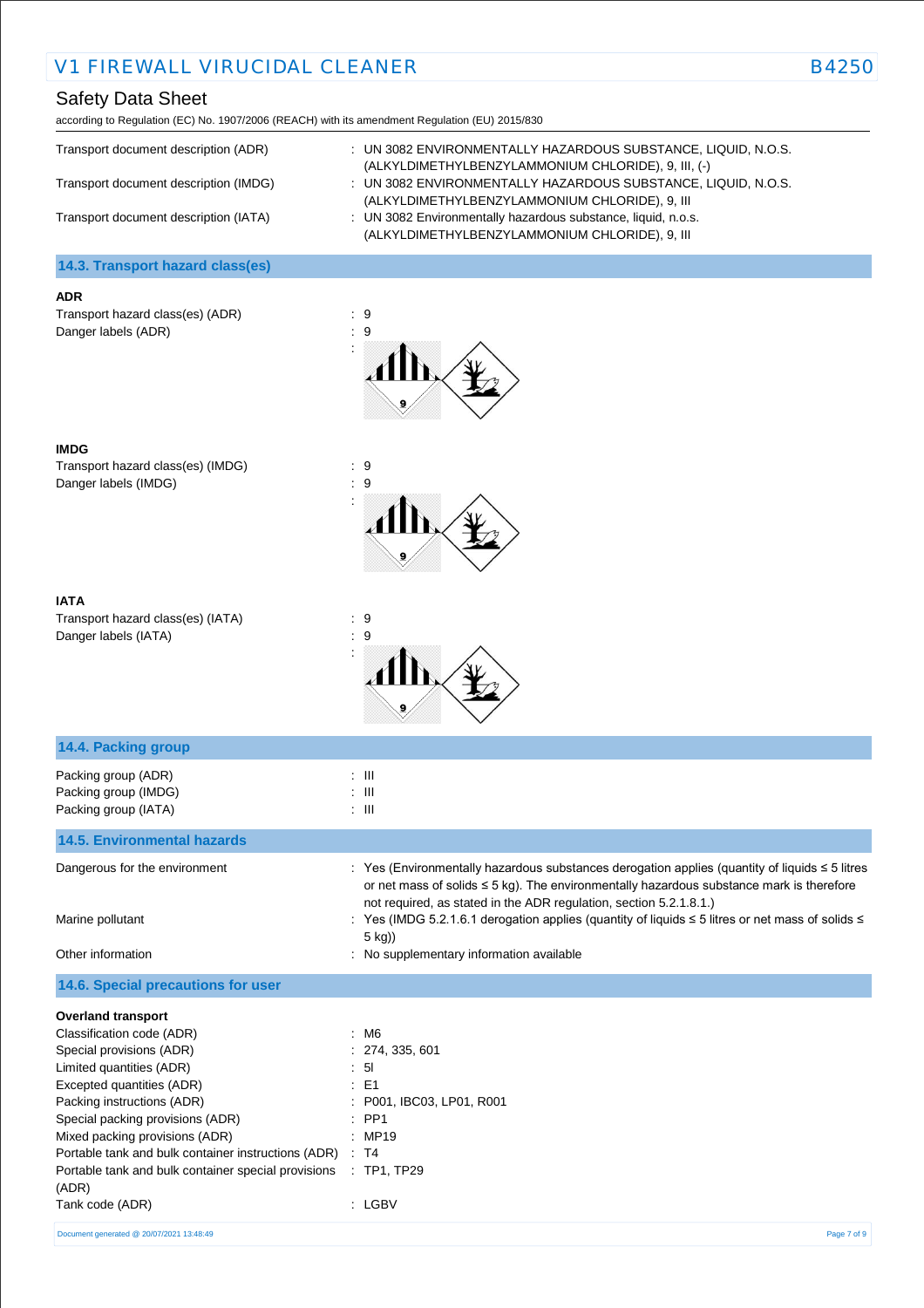## Safety Data Sheet

according to Regulation (EC) No. 1907/2006 (REACH) with its amendment Regulation (EU) 2015/830

| Vehicle for tank carriage                            |                | AT                |
|------------------------------------------------------|----------------|-------------------|
| Transport category (ADR)                             |                | 3                 |
| Special provisions for carriage - Packages (ADR)     |                | : V12             |
| Special provisions for carriage - Loading, unloading |                | : CV13            |
| and handling (ADR)                                   |                |                   |
| Hazard identification number (Kemler No.)            | $\ddot{\cdot}$ | 90                |
| Orange plates                                        |                |                   |
|                                                      |                | $\frac{90}{3082}$ |
|                                                      |                |                   |
|                                                      |                |                   |
| Tunnel restriction code (ADR)                        |                |                   |
|                                                      |                |                   |
| <b>Transport by sea</b>                              |                |                   |
| Special provisions (IMDG)                            |                | : 274, 335, 969   |
| Limited quantities (IMDG)                            |                | : 5L              |
| Excepted quantities (IMDG)                           |                | $E = 51$          |
| Packing instructions (IMDG)                          |                | : P001, LP01      |
| Special packing provisions (IMDG)                    |                | $:$ PP1           |
| IBC packing instructions (IMDG)                      |                | : IBCO3           |
| Tank instructions (IMDG)                             |                | : T4              |
| Tank special provisions (IMDG)                       |                | : TP2, TP29       |
| EmS-No. (Fire)                                       |                | F A               |
| EmS-No. (Spillage)                                   |                | $: S-F$           |
| Stowage category (IMDG)                              |                | A                 |
|                                                      |                |                   |
| Air transport                                        |                |                   |
| PCA Excepted quantities (IATA)                       |                | : E1              |
| PCA Limited quantities (IATA)                        |                | : Y964            |
| PCA limited quantity max net quantity (IATA)         |                | 30kgG             |
| PCA packing instructions (IATA)                      |                | : 964             |
| PCA max net quantity (IATA)                          |                | : 450L            |
| CAO packing instructions (IATA)                      |                | : 964             |
| CAO max net quantity (IATA)                          |                | : 450L            |
| Special provisions (IATA)                            |                | : A97, A158, A197 |
| ERG code (IATA)                                      |                | : 9L              |
|                                                      |                |                   |

### **14.7. Transport in bulk according to Annex II of Marpol and the IBC Code**

IBC code : Not applicable.

## **SECTION 15: Regulatory information**

**15.1. Safety, health and environmental regulations/legislation specific for the substance or mixture**

### **15.1.1. EU-Regulations**

Contains no REACH substances with Annex XVII restrictions

Contains no substance on the REACH candidate list

Contains no REACH Annex XIV substances

Contains no substance subject to Regulation (EU) No 649/2012 of the European Parliament and of the Council of 4 July 2012 concerning the export and import of hazardous chemicals.

Contains no substance subject to Regulation (EU) No 2019/1021 of the European Parliament and of the Council of 20 June 2019 on persistent organic pollutants

Contains no substance subject to Regulation (EU) 2019/1148 of the European Parliament and of the Council of 20 June 2019 on the marketing and use of explosives precursors.

#### **Allergenic fragrances > 0,01%:**

HYDROXYISOHEXYL 3-CYCLOHEXENE CARBOXALDEHYDE HYDROXYCITRONELLAL ALPHA-ISOMETHYL IONONE BENZYL SALICYLATE HEXYL CINNAMAL